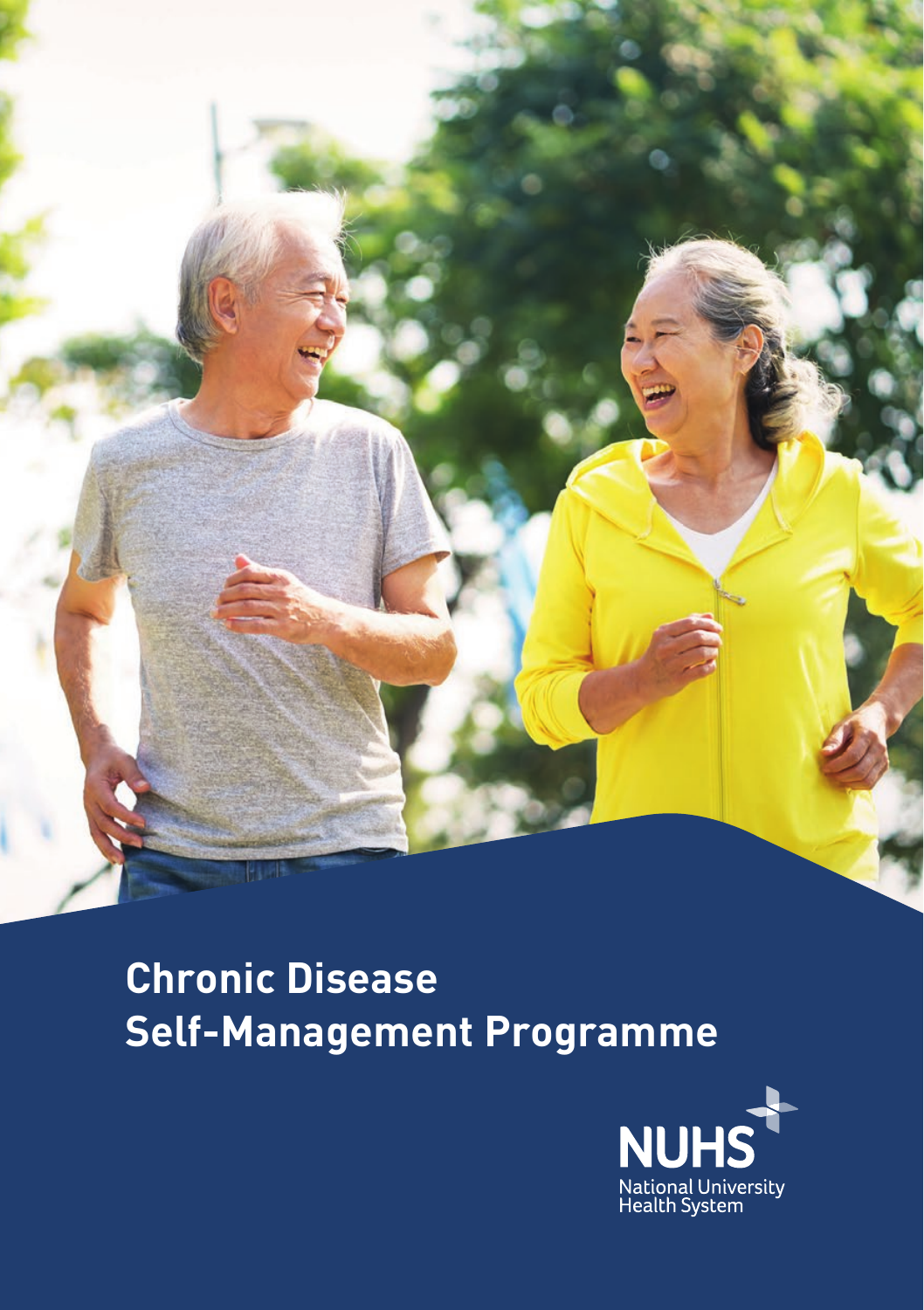### **What is the Chronic Disease Self-Management Programme (CDSMP)?**

CDSMP is a Self-Management Resource Centre programme originally developed at Stanford University to help people manage their chronic conditions.

You receive peer support, learn self- management and problem-solving strategies, set your own goals and make personalised step-by-step plans.

If you have one or more chronic conditions, or are caring for someone with these conditions, this programme is for you.

#### **What is a chronic condition?**

Chronic diseases are broadly defined as conditions which are long term and require ongoing medical care and lifestyle changes to manage and control.

Examples include diabetes, high cholesterol, lung disease, heart disease, arthritis, stroke, backache, hypertension and obesity.

These conditions can lead to serious health complications if they are not managed properly.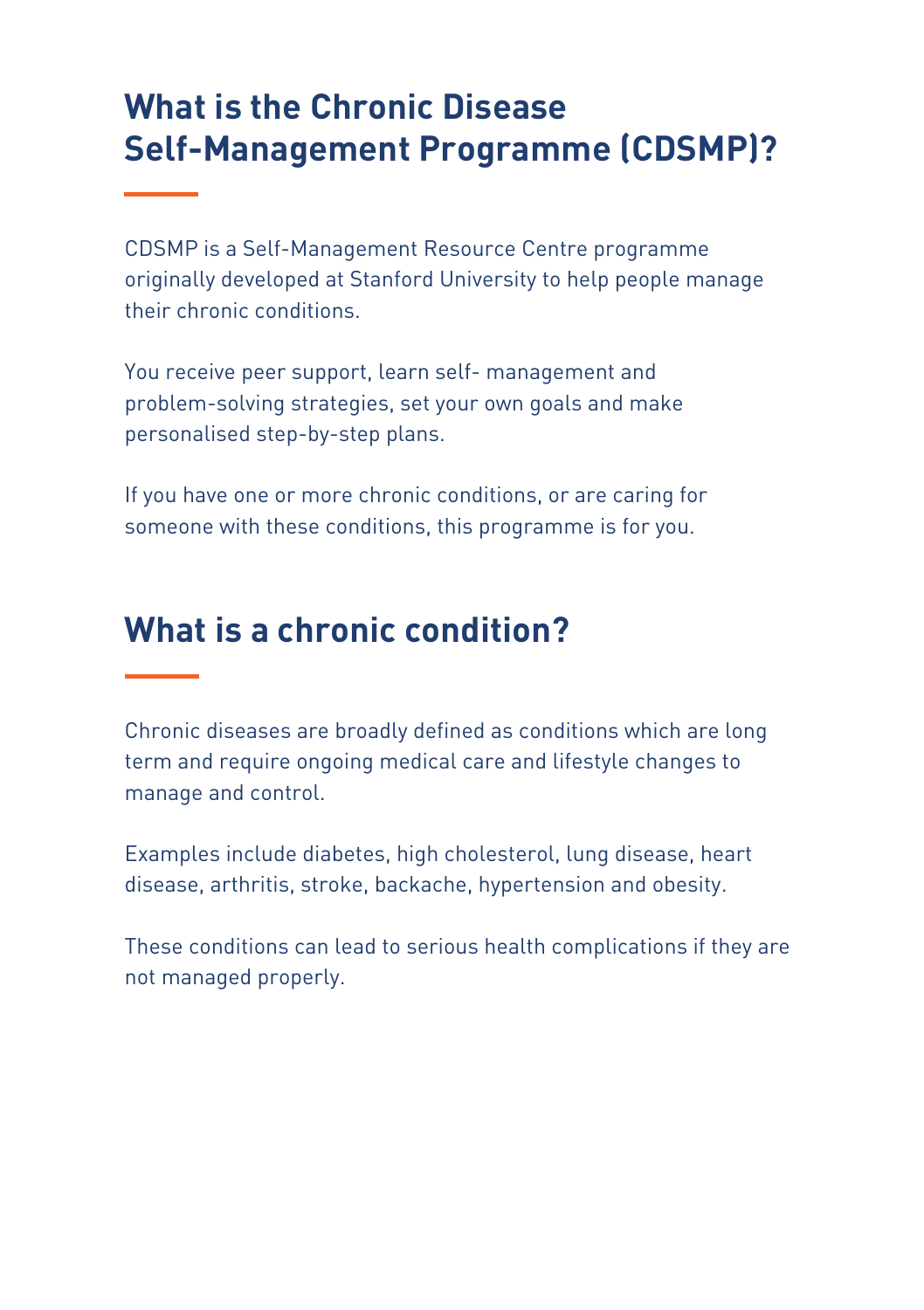## **What to expect from CDSMP?**

The programme is run in small-group workshops (in person / virtual) spanning across six weeks for about 2.5 hours per weekly session.

Sessions are interactive and focus on building skills, sharing experiences and providing support for both patients and care-givers.

### **In this six-week programme, you will learn about:**



Symptom management



Nutrition and exercise to improve strength, flexibility and endurance



Communicating effectively with family, friends and health professionals



How to evaluate new treatments and understand medication choices



Self-management skills and decision making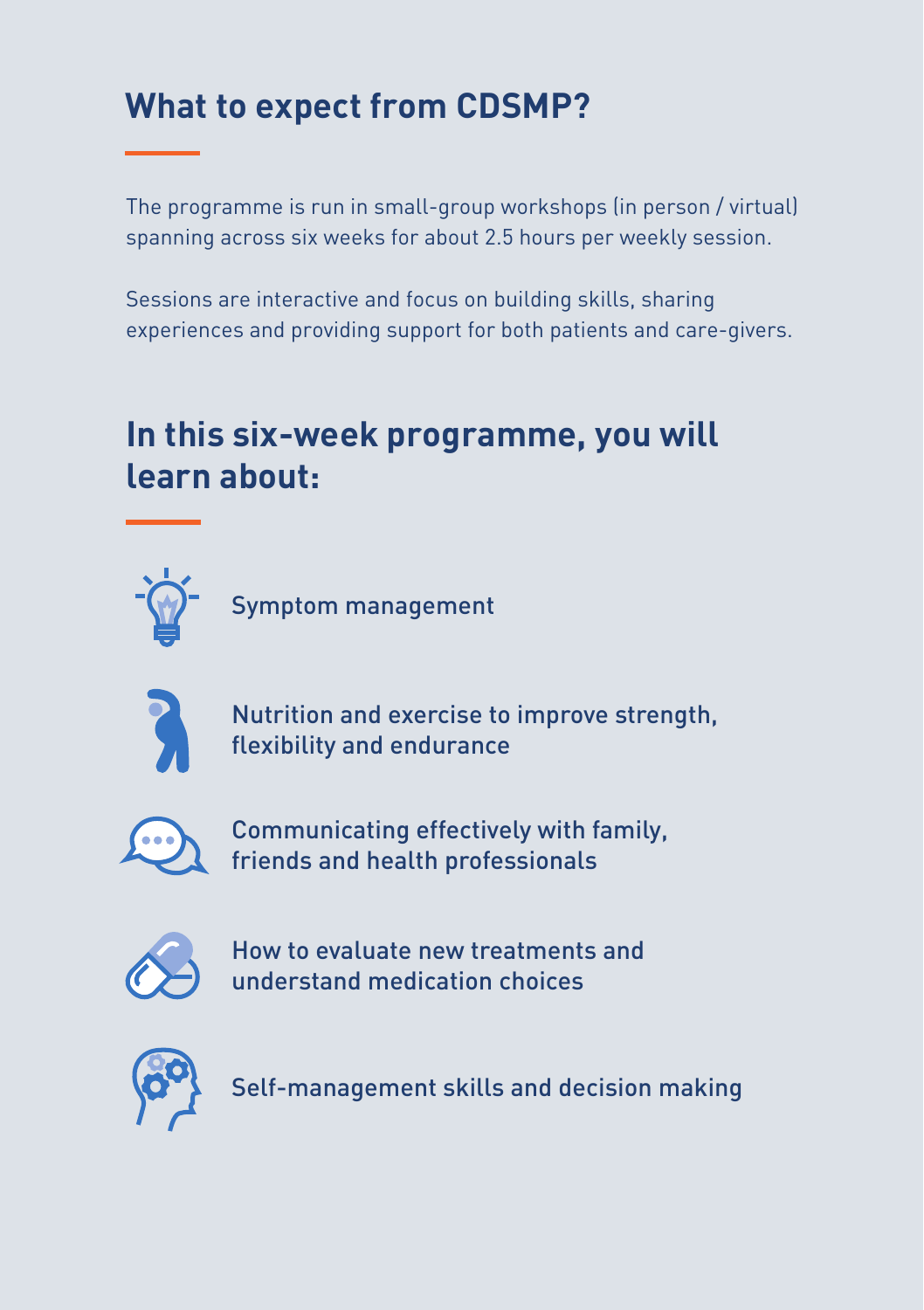#### **Empowering Yourself**

Self-management skills empower you to control the symptoms which may include a loss of energy or sleep, pain, fatigue and low moods. These are similar in most chronic conditions.

Research has demonstrated that with good support from health service providers, those empowered to take the lead in managing their chronic conditions have improved health outcomes.<sup>1</sup>

1 Self-management interventions for chronic illness, Newman S., Steed L. and Mulligan K. Lancet. 364, 1523 -37

#### **Take charge of your health and sign up for CDSMP today.**

For registration and enquiries, please contact the team:

#### **rhso@nuhs.edu.sg**

Operating Hours Monday to Friday: 9am – 5.30pm

Saturday, Sunday and Public Holidays: Closed